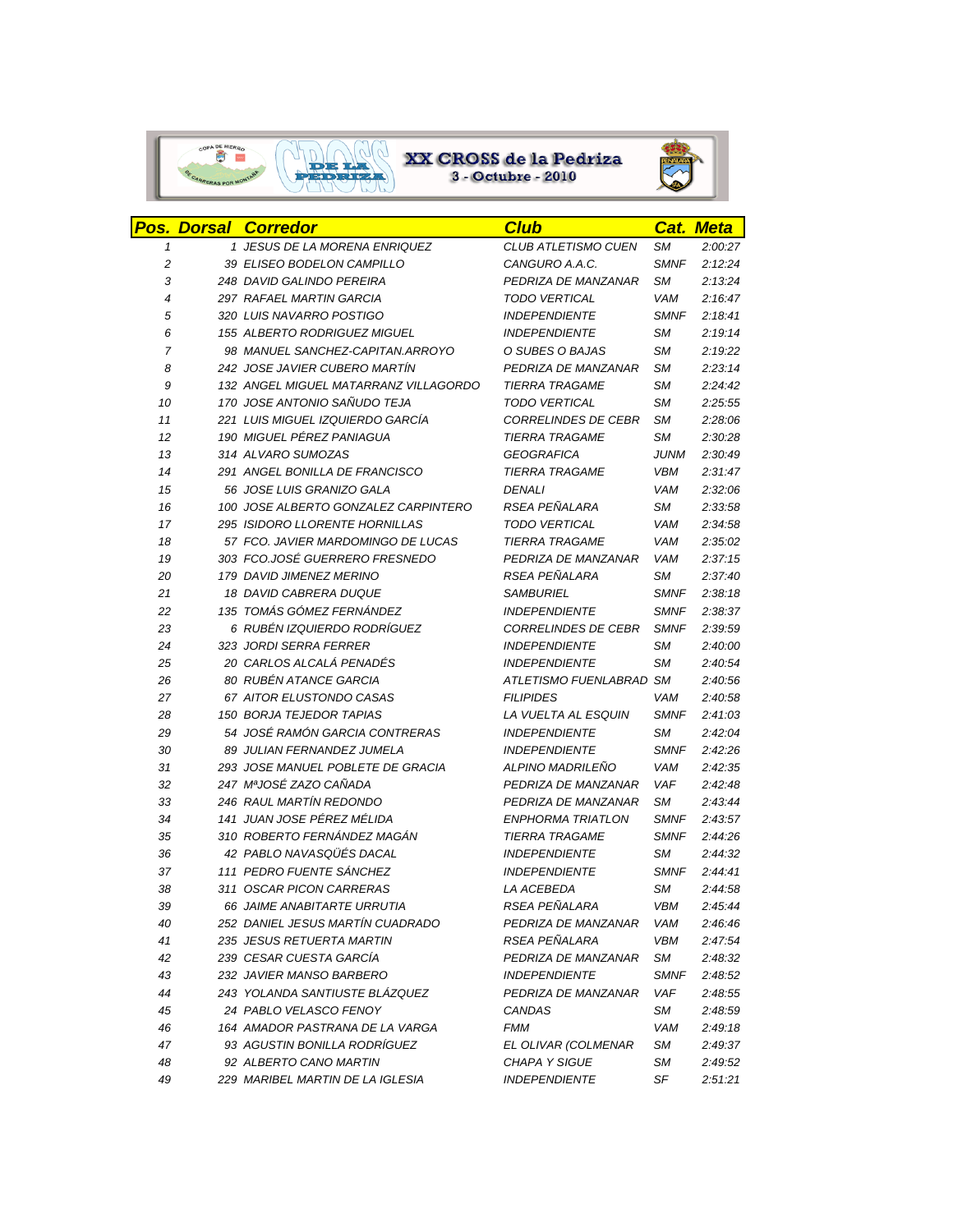| 50  | 200 DAVID TAPIAS DE DIEGO                                          | <i>LA ACEBEDA</i>                            | SМ           | 2:51:24 |
|-----|--------------------------------------------------------------------|----------------------------------------------|--------------|---------|
| 51  | 118 RUBÉN GARCIA HERMOSO                                           | ATLETISMO PLASENCIA                          | <b>SMNF</b>  | 2:51:34 |
| 52  | 251 PEDRO JOSE RUBIO MARTÍN                                        | PEDRIZA DE MANZANAR                          | <b>VBM</b>   | 2:51:36 |
| 53  | 238 MONICA LLORENTE MANZANARES                                     | PEDRIZA DE MANZANAR                          | SF           | 2:51:44 |
| 54  | 68 MIGUEL CASELLES GARGANTILLA                                     | <b>TIERRA TRAGAME</b>                        | VAM          | 2:52:01 |
| 55  | 267 LUIS JAVIER RUS GARCIA                                         | <b>INDEPENDIENTE</b>                         | <b>SMNF</b>  | 2:52:31 |
| 56  | 131 ANTONIO PORTERO FUENTES                                        | COLECTIVO VERTICAL                           | VAM          | 2:52:53 |
| 57  | 55 CELSO FERNANDEZ BARBA                                           | <b>CULMEN</b>                                | VAM          | 2:53:01 |
| 58  | 108 VIRGINIA MARTÍN DE FRUTOS                                      | LA ACEBEDA                                   | SF           | 2:54:32 |
| 59  | 79 FAUSTINO TAPIADOR VELASCO                                       | <b>INDEPENDIENTE</b>                         | <b>SMNF</b>  | 2:54:35 |
| 60  | 292 JUAN CARLOS RUBIO SANTOS                                       | <b>ULTRARUN</b>                              | <b>VAM</b>   | 2:55:11 |
| 61  | 233 PABLO PARRÓN PINO                                              | RSEA PEÑALARA                                | SМ           | 2:55:20 |
| 62  | 237 LUIS GABRIEL DEL VALLE ALVAREZ                                 | PEDRIZA DE MANZANAR                          | SМ           | 2:55:35 |
| 63  | 183 LOPEZ TUREGANO BOTIJA                                          | <b>VICALVARO</b>                             | SМ           | 2:55:43 |
| 64  | 309 JESUS LOPEZ MARTIN                                             | <b>TIERRA TRAGAME</b>                        | <b>VBM</b>   | 2:56:18 |
| 65  | 178 JOSE MANUEL PEREZ RODRIGUEZ                                    | <b>TIERRA TRAGAME</b>                        | SМ           | 2:56:34 |
| 66  | 182 ISMAEL HUELMO GALLARDO                                         | <b>GEOGRAFICA</b>                            | SМ           | 2:57:33 |
| 67  | 206 SANTIAGO ISABEL GOMEZ                                          | RAC LOBOS                                    | <b>SMNF</b>  | 2:57:49 |
| 68  | 204 VICENTE PERALTA DEL TORO                                       | <b>INDEPENDIENTE</b>                         | <b>SMNF</b>  | 2:57:53 |
| 69  | 130 JOSE MANUEL GÓMEZ ROMERO                                       | <b>INDEPENDIENTE</b>                         | <b>SMNF</b>  | 2:58:03 |
| 70  | 213 ISIDRO FERNANDEZ GONZALEZ                                      | <b>INDEPENDIENTE</b>                         | <b>VAMNF</b> | 2:58:22 |
| 71  | 159 MARTÍN BERNALTE RUIZ                                           | <b>INDEPENDIENTE</b>                         | <b>SMNF</b>  | 2:58:36 |
| 72  | 268 MIGUEL MORAN CASSY                                             | RSEA PEÑALARA                                | <b>SMNF</b>  | 2:58:43 |
| 73  | 318 JORGE JUAN FERNANDEZ ZORITA                                    | <b>INDEPENDIENTE</b>                         | SМ           | 2:58:46 |
| 74  | 126 JULIO REDONDO HERNANDEZ                                        | <b>INDEPENDIENTE</b>                         | <b>SMNF</b>  | 2:58:49 |
| 75  | 169 RAUL BENITO ALMARAZ                                            | <b>INDEPENDIENTE</b>                         | <b>SMNF</b>  | 2:58:58 |
| 76  | 259 CARMEN GARCIA CUEVAS                                           | <b>TIERRA TRAGAME</b>                        | VAF          | 2:59:25 |
| 77  | 88 ROBERTO MONTERO GARCIA                                          | <b>INDEPENDIENTE</b>                         | <b>SMNF</b>  | 2:59:30 |
| 78  | 279 ALBERTO CAMPO ASTILLEROS                                       | <b>INDEPENDIENTE</b>                         | <b>SMNF</b>  | 2:59:45 |
| 79  | 138 ENRIQUE QUINTANO ALONSO                                        | <b>INDEPENDIENTE</b>                         | VAM          | 2:59:47 |
| 80  | 116 JAVIER HIDALGO VASCO                                           | K-2                                          | <b>VAM</b>   | 2:59:50 |
| 81  | 301 RAÚL FERNANDEZ REYERO                                          | <b>INDEPENDIENTE</b>                         | <b>SMNF</b>  | 2:59:54 |
|     |                                                                    |                                              |              |         |
| 82  | 107 MELQUIADES MARTINEZ LOPEZ<br>161 JOSE ANTONIO CARRASCOSA LÓPEZ | <b>INDEPENDIENTE</b><br><b>INDEPENDIENTE</b> | <b>SMNF</b>  | 3:00:04 |
| 83  |                                                                    |                                              | VAM          | 3:00:05 |
| 84  | <b>180 LUIS LUIS DANIEL</b>                                        | <b>INDEPENDIENTE</b>                         | <b>SMNF</b>  | 3:00:12 |
| 85  | 84 JESUS PORRAS CASTRO                                             | <b>ARISTA DE MIDI</b>                        | VAM          | 3:00:17 |
| 86  | 187 PALOMA GARCIA BLANCO                                           | <b>TODO VERTICAL</b>                         | <b>VAF</b>   | 3:00:18 |
| 87  | 174 FCO JAVIER GARCIA MORALES                                      | <b>INDEPENDIENTE</b>                         | <b>SMNF</b>  | 3:00:55 |
| 88  | 176 DAVID GARCIA MORALES                                           | <b>INDEPENDIENTE</b>                         | <b>SMNF</b>  | 3:00:57 |
| 89  | 208 BORJA JIMENEZ REVUELTA                                         | LA VUELTA AL ESQUIN                          | <b>SMNF</b>  | 3:01:16 |
| 90  | 44 EDUARDO CEREZAL ÁLVAREZ                                         | <b>TIERRA TRAGAME</b>                        | SМ           | 3:01:45 |
| 91  | 256 FCO. JAVIER DEACAL AGUDO                                       | PEDRIZA DE MANZANAR                          | SМ           | 3:01:46 |
| 92  | 36 DAVID HERRANZ ARAGONCILLO                                       | <b>INDEPENDIENTE</b>                         | <b>SMNF</b>  | 3:01:48 |
| 93  | 201 DANIEL ABECASIS HENELDE                                        | <b>INDEPENDIENTE</b>                         | <b>SMNF</b>  | 3:01:52 |
| 94  | 186 GABRIEL VACA ESCRIBANO                                         | G.M.C.S.I.C.                                 | VAM          | 3:02:01 |
| 95  | 236 JUSTO BELTRAN VICENTE                                          | <b>INDEPENDIENTE</b>                         | <b>VAMNF</b> | 3:02:12 |
| 96  | 194 RAUL MENENDEZ RIESCO                                           | <b>INDEPENDIENTE</b>                         | SМ           | 3:02:28 |
| 97  | 45 SERGIO LILLO JARAMILLO                                          | <b>INDEPENDIENTE</b>                         | <b>SMNF</b>  | 3:02:41 |
| 98  | 114 CARLOS GINER FERNANDEZ                                         | <b>LAS CABRERAS</b>                          | VAM          | 3:02:57 |
| 99  | 307 JAIME OLIVARES PEREIRA                                         | <b>TIERRA TRAGAME</b>                        | SМ           | 3:03:00 |
| 100 | 148 SERGIO MARTÍN MARTÍN                                           | <b>INDEPENDIENTE</b>                         | SМ           | 3:03:42 |
| 101 | 197 JAVIER SANCHO SERRADILLA                                       | <b>INDEPENDIENTE</b>                         | <b>SMNF</b>  | 3:04:36 |
| 102 | 195 JAVIER CATALÁN HERRERO                                         | <b>INDEPENDIENTE</b>                         | <b>SMNF</b>  | 3:04:59 |
| 103 | 127 ALVARO GONZÁLEZ GÓMEZ                                          | <b>INDEPENDIENTE</b>                         | SМ           | 3:05:02 |
| 104 | 99 MANUEL JIMENEZ RIVERA                                           | <b>TODO VERTICAL</b>                         | VAM          | 3:05:12 |
| 105 | 315 JUAN ANTONIO ALEGRE MUÑOZ                                      | <b>INDEPENDIENTE</b>                         | SМ           | 3:05:14 |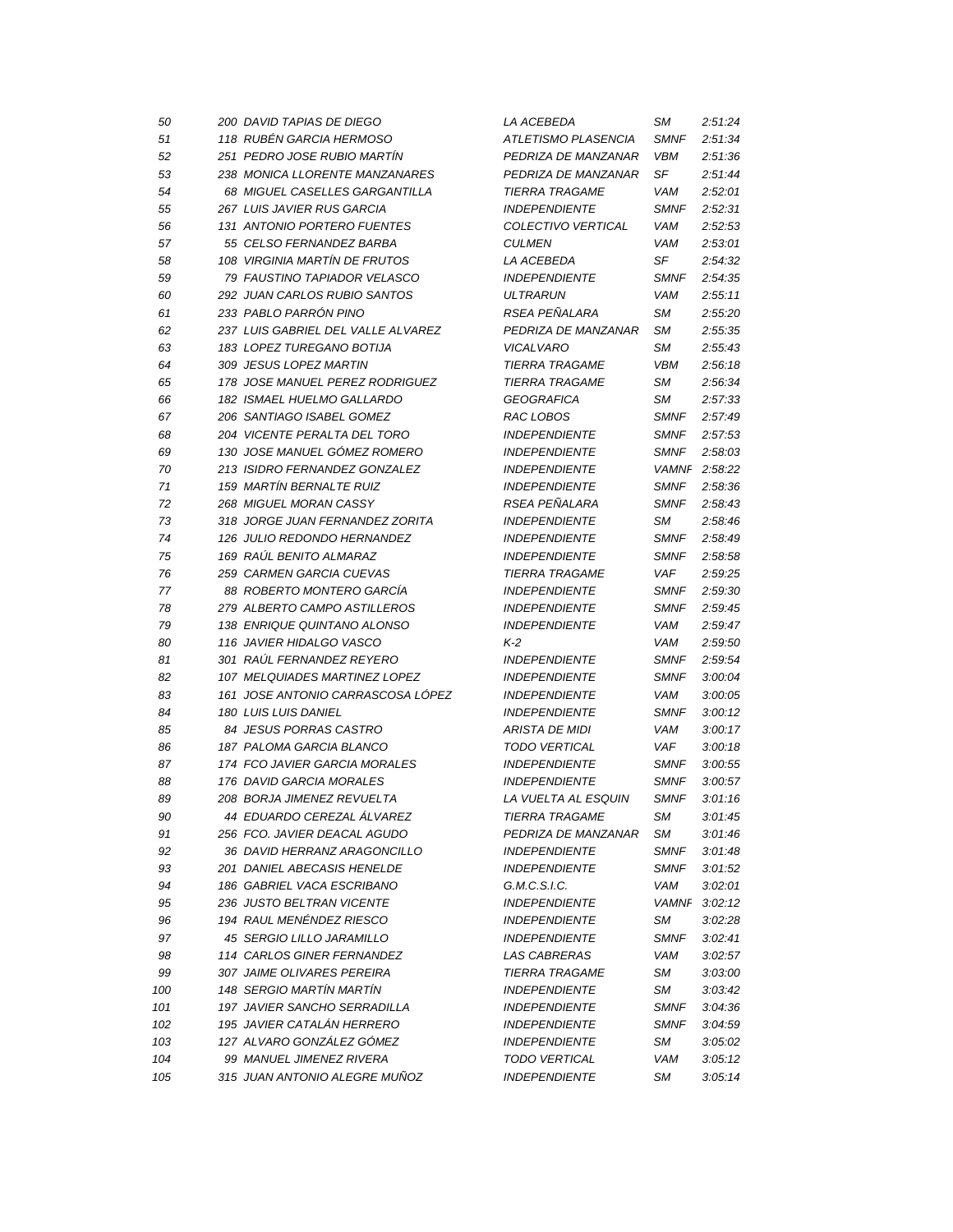| 106 | 154 NACHO RODRIGUEZ TEJEDOR             | <b>INDEPENDIENTE</b>       | <b>SMNF</b>               | 3:05:17 |
|-----|-----------------------------------------|----------------------------|---------------------------|---------|
| 107 | 15 LUIS MARTINEZ MALLORQUIN             | RSEA PEÑALARA              | SМ                        | 3:05:29 |
| 108 | 149 ALEJANDRO BARRADO VAQUERIZO         | <b>VALLE INCLAN-PROSPE</b> | SМ                        | 3:05:32 |
| 109 | 160 BORJA RIBERA GARCIA-RUBIO           | <b>INDEPENDIENTE</b>       | <b>SMNF</b>               | 3:05:42 |
| 110 | 87 FRANCISCO SANCHEZ SANCHEZ            | A.D. SAMBURIEL             | <b>SMNF</b>               | 3:05:56 |
| 111 | 198  JOSÉ NARANJO PIÑA                  | CLUB MARATON AZLETA        | <b>SMNF</b>               | 3:06:18 |
| 112 | 50 JAVIER FRANCO MORÓN                  | <b>BADMINTON ALCALA</b>    | <b>SMNF</b>               | 3:06:24 |
| 113 | 69 ALFONSO MARTINEZ CARRALON            | <b>CSIC</b>                | SМ                        | 3:06:26 |
| 114 | 22 GUILLERMO ARAGON VEGAS               | <b>TIERRA TRAGAME</b>      | VAM                       | 3:06:28 |
| 115 | 23 FERNANDO ROBLES VALLEJO              | <b>INDEPENDIENTE</b>       | SМ                        | 3:06:31 |
| 116 | 136 MARCO HERMOSILLA BERAZA             | <b>INDEPENDIENTE</b>       | <b>SMNF</b>               | 3:06:58 |
| 117 | 260 TOMÁS ARRIBAS MARTINEZ              | RSEA PEÑALARA              | VAM                       | 3:08:05 |
| 118 | 165 DANIEL CARRERO TEBAR                | CAP ALCOBENDAS             | <b>SMNF</b>               | 3:08:18 |
| 119 | 46 OSCAR VILLAREJO VILLANUEVA           | <b>INDEPENDIENTE</b>       | <b>SMNF</b>               | 3:08:35 |
| 120 | 283 JORGE RODRIGUEZ GONZALEZ            | A.D. NEMUS                 | <b>SMNF</b>               | 3:08:43 |
| 121 | 217 MARC FUVEL                          | <b>INDEPENDIENTE</b>       | <b>SMNF</b>               | 3:08:45 |
| 122 | <b>168 ESTHER TOMÁS GABRIEL</b>         | CASA DE LA MONTANA         | <b>VAF</b>                | 3:08:52 |
| 123 | 13 ABEL VALADEZ GUTIÉRREZ               | CORDADA                    | <b>VAM</b>                | 3:08:54 |
| 124 | 223 EUGENIO GARCÍA-ARANDA ROJAS         | RSEA PEÑALARA              | <b>VBM</b>                | 3:09:31 |
| 125 | 284 JUAN FCO. MORALES LOPEZ             | <b>INDEPENDIENTE</b>       | <b>SMNF</b>               | 3:10:45 |
| 126 | 250 DAVID LÓPEZ VELASCO                 | PEDRIZA DE MANZANAR        | SМ                        | 3:10:53 |
| 127 | 225 PEDRO GARCÍA TEJEDOR                | <b>ZAMARATHON</b>          | SМ                        | 3:12:18 |
| 128 | 202 JAVIER ODRIOZOLA LINO               | CANGURO A.A.C.             | <b>VBMNF</b>              | 3:13:02 |
| 129 | 167 MIGUEL ANGEL PEREDA RUIZ            | <b>PLACAX</b>              | <b>VAM</b>                | 3:13:10 |
| 130 | 95 PEDRO NARANJO GOMEZ                  | <b>INDEPENDIENTE</b>       | <b>SMNF</b>               | 3:13:13 |
| 131 | 214 GABRIEL CONTRERAS MEJUTO            | <b>INDEPENDIENTE</b>       | <b>VAMNF</b>              | 3:13:17 |
| 132 | 266 JOSE CARLOS RUIZ SANCHEZ            | G.M.C.S.I.C.               | VAM                       | 3:13:21 |
| 133 | 144 CARMELO LÁZARO RAMÍREZ              | <b>INDEPENDIENTE</b>       | <b>SMNF</b>               | 3:13:37 |
| 134 | 30 VICENTE GINES HERRAIZ                | <b>TIERRA TRAGAME</b>      | <b>VBM</b>                | 3:14:18 |
| 135 | 319 OSCAR RODRIGUEZ RIVERO              | <b>INDEPENDIENTE</b>       | SМ                        | 3:14:57 |
| 136 | 285 SERGIO MARTIN-BENITO CANO           | <b>INDEPENDIENTE</b>       | <b>SMNF</b>               | 3:15:38 |
|     | 78 KYLE RODEMACHER                      | <b>INDEPENDIENTE</b>       |                           | 3:16:04 |
| 137 |                                         | <b>TIERRA TRAGAME</b>      | <b>SMNF</b><br><b>VAM</b> | 3:17:20 |
| 138 | 115 IVO PRAHOV<br>12 PIERRE BREZOT      | <b>INDEPENDIENTE</b>       | <b>SMNF</b>               | 3:17:31 |
| 139 |                                         |                            |                           |         |
| 140 | 128 FABRICE ARNAUD                      | <b>INDEPENDIENTE</b>       | SМ                        | 3:17:33 |
| 141 | <b>152 FILEMON TORRES MOLINA</b>        | <b>INDEPENDIENTE</b>       | <b>SMNF</b>               | 3:17:39 |
| 142 | 153 DAVID ZUNEL BALLESTER               | <b>INDEPENDIENTE</b>       | <b>SMNF</b>               | 3:17:40 |
| 143 | 265 JOSÉ MANUEL DEL RIO COVES           | RSEA PEÑALARA              | VAM                       | 3:17:59 |
| 144 | <b>48 MOISES RODRIGUEZ DE TEMBLEQUE</b> | <b>LAGOTHON</b>            | <b>SMNF</b>               | 3:19:12 |
| 145 | 145 PABLO JIMÉNEZ MARTÍN                | <b>TIERRA TRAGAME</b>      | SМ                        | 3:19:17 |
| 146 | <b>181 LUIS FELIPE PEREZ ROMERO</b>     | <b>INDEPENDIENTE</b>       | <b>SMNF</b>               | 3:19:18 |
| 147 | 189 JESUS BORRUEL ARMENDARIZ            | <b>RSEA PENALARA</b>       | SМ                        | 3:19:20 |
| 148 | 272 FERNANDO SERNA MARTIN               | CRUZ ROJA                  | VAM                       | 3:19:24 |
| 149 | 31 JAVIER AZNAR VILLARREAL              | <b>INDEPENDIENTE</b>       | <b>SMNF</b>               | 3:19:30 |
| 150 | 11 JUAN ANTONIO CASADO GIL              | <b>TIERRA TRAGAME</b>      | VAM                       | 3:20:30 |
| 151 | 302 ROBERTO JIMENEZ RODRIGUEZ           | <b>INDEPENDIENTE</b>       | <b>SMNF</b>               | 3:20:33 |
| 152 | 91 IGNACIO DE PAZ RUIZ                  | <b>INDEPENDIENTE</b>       | <b>SMNF</b>               | 3:20:57 |
| 153 | 312 RODRIGO BERMEJO SÁNCHEZ             | <b>INDEPENDIENTE</b>       | <b>SMNF</b>               | 3:20:59 |
| 154 | 9 DELFÍN PAÑOS CASTELEIRO               | <b>INDEPENDIENTE</b>       | <b>SMNF</b>               | 3:21:12 |
| 155 | 240 PALOMA MALLORQUÍN ESTEBAN           | PEDRIZA DE MANZANAR        | SF                        | 3:21:25 |
| 156 | 298 JOSE MANUEL MANUEL FERNANDEZ GAY    | <b>INDEPENDIENTE</b>       | SМ                        | 3:21:28 |
| 157 | 147 FRANCISCO JAVIER GUTIERREZ CRIADO   | <b>INDEPENDIENTE</b>       | <b>SMNF</b>               | 3:22:17 |
| 158 | 60 ANGEL LUIS ALONSO DE LEÓN            | <b>INDEPENDIENTE</b>       | <b>SMNF</b>               | 3:22:19 |
| 159 | 218 ANGEL SOUTULLO ESPERON              | CAP ALCOBENDAS             | <b>SMNF</b>               | 3:22:29 |
| 160 | 224 VICTOR MANUEL JIMENEZ DELGADO       | <b>HINOJOSA SAN VICENT</b> | <b>SMNF</b>               | 3:22:31 |
| 161 | 220 JANE TRUEMAN                        | <b>INDEPENDIENTE</b>       | VAF                       | 3:22:34 |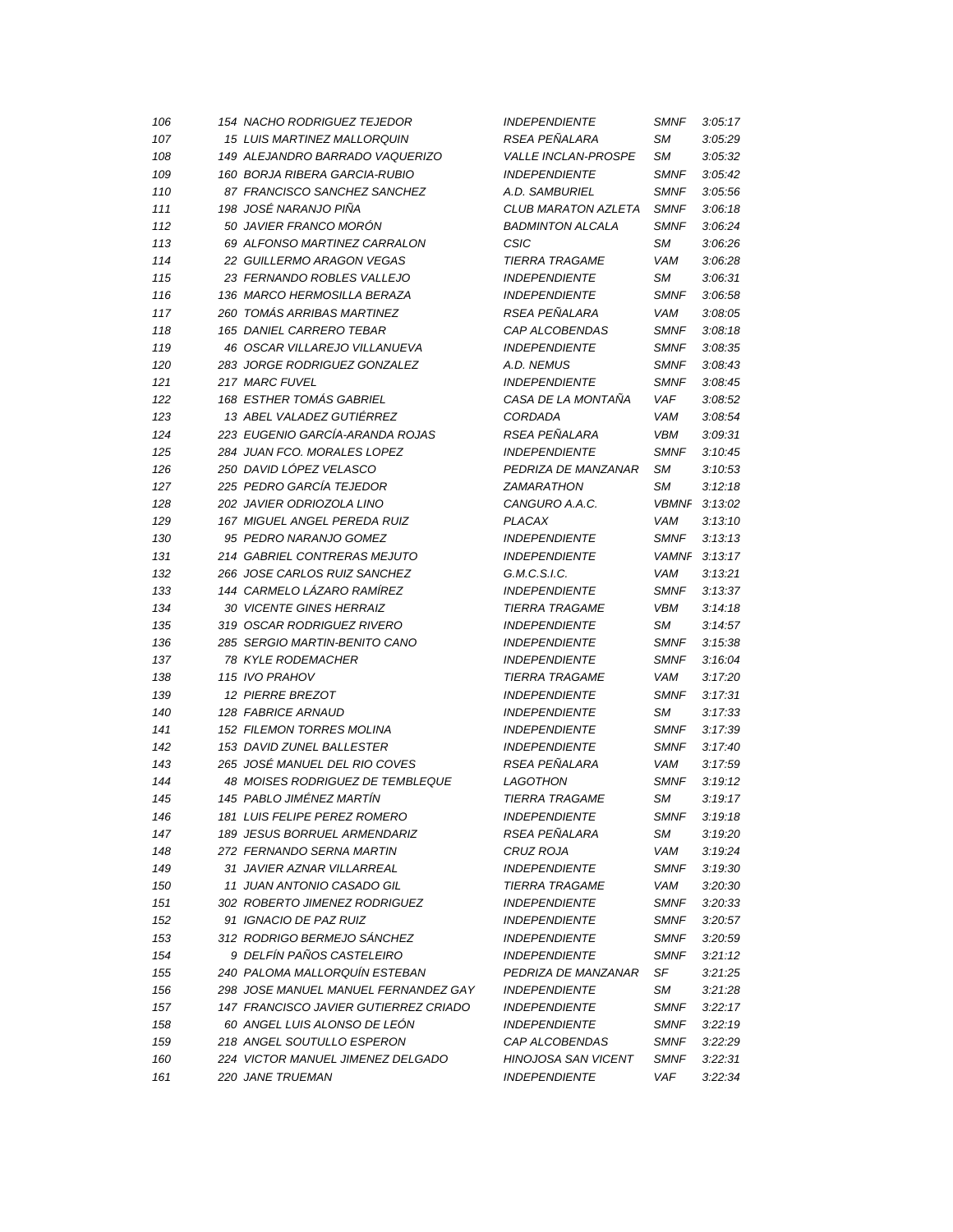| 162 | 17 EUGENIO GARCIA CORCHADO        | PEDRIZA DE MANZANAR     | VAM          | 3:22:37 |
|-----|-----------------------------------|-------------------------|--------------|---------|
| 163 | 76 JULIAN ABAD RIOJA              | <b>INDEPENDIENTE</b>    | <b>VAMNF</b> | 3:22:43 |
| 164 | 317 ROBERTO MARIVELA COLMENAREJO  | RSEA PEÑALARA           | SМ           | 3:24:32 |
| 165 | 199 THOMAS WOSSNING               | <b>SEBATHOM</b>         | <b>SMNF</b>  | 3:24:36 |
| 166 | 269 JESUS VACAS CUESTA            | CRUZ ROJA               | <b>SMNF</b>  | 3:25:06 |
| 167 | 61 BONIFACIO FIERRO RUIZ          | <b>TROTON.ES</b>        | <b>VBMNI</b> | 3:25:17 |
| 168 | 322 MARIA HERNANDEZ GUZMAN        | <b>INDEPENDIENTE</b>    | SFNF         | 3:25:46 |
| 169 | 321 DIEGO PELAEZ ARRUE            | <b>INDEPENDIENTE</b>    | <b>SMNF</b>  | 3:25:53 |
| 170 | 110 ANTONIO LUPPINO DAGOSTINO     | <b>INDEPENDIENTE</b>    | <b>VAMNF</b> | 3:26:18 |
| 171 | 281 ALBERTO PRIETO SESARINO       | <b>INDEPENDIENTE</b>    | <b>SMNF</b>  | 3:26:38 |
| 172 | 19 MARIO MARTÍN-ROMO CULEBRAS     | CAM-MM                  | SМ           | 3:26:49 |
| 173 | 210 LUIS ANTONIO SAUZ GARCIA      | <b>TIERRA TRAGAME</b>   | SМ           | 3:28:11 |
| 174 | 211 FCO. ANDRES SAUZ GARCIA       | <b>TIERRA TRAGAME</b>   | <b>VAM</b>   | 3:28:18 |
| 175 | 227 DANIEL DE JULIAN GARCIA       | <b>INDEPENDIENTE</b>    | <b>SMNF</b>  | 3:28:19 |
| 176 | 226 ALBERTO SANCHEZ POBLADOR      | <b>INDEPENDIENTE</b>    | <b>SMNF</b>  | 3:28:20 |
| 177 | 34 FERNANDO RUIZ ALMAGRO          | <b>INDEPENDIENTE</b>    | <b>VAMNF</b> | 3:28:22 |
| 178 | 119 JAVIER MARTIN PELAEZ          | CLUB ATLETISMO VALL     | <b>SMNF</b>  | 3:28:24 |
| 179 | 277 GREGORIO QUICIOS CARBALLO     | <b>INDEPENDIENTE</b>    | <b>SMNF</b>  | 3:28:29 |
| 180 | 82 JORGE NUÑEZ MARTIN             | CLUB ESCALADA VERTI     | SМ           | 3:28:35 |
| 181 | 173 AITOR PASERO GARCIA           | <b>ZAGROS TRIATLON</b>  | <b>SMNF</b>  | 3:28:38 |
| 182 | 8 PABLO MAREQUE GONZALEZ          | <b>INDEPENDIENTE</b>    | <b>SMNF</b>  | 3:28:41 |
| 183 | 192 SANTIAGO MORALES LOPEZ        | <b>INDEPENDIENTE</b>    | <b>SMNF</b>  | 3:29:20 |
| 184 | 125 MADELEINE GERARD              | <b>INDEPENDIENTE</b>    | VAF          | 3:29:34 |
| 185 | 290 JESUS RUIZ TOLONAR            | <b>INDEPENDIENTE</b>    | <b>VAMNF</b> | 3:31:53 |
| 186 | 77 DAVID DE TORRES MORENO         | <b>INDEPENDIENTE</b>    | <b>SMNF</b>  | 3:32:24 |
| 187 | 274 MANUEL HERNANDEZ RODRIGUEZ    | <b>INDEPENDIENTE</b>    | <b>VAMNF</b> | 3:33:00 |
| 188 | 129 VICTOR ARROGANTE HUERTAS      | <b>INDEPENDIENTE</b>    | <b>SMNF</b>  | 3:33:33 |
| 189 | 177 MALGORZATA JOANNA WINCENCIUK  | <b>INDEPENDIENTE</b>    | <b>SFNF</b>  | 3:33:51 |
| 190 | 184 ROBERTO BARRIOS PRIETO        | <b>TRIATLÓN PACENSE</b> | <b>SMNF</b>  | 3:33:54 |
| 191 | 139 EMILIO VERA VIDAL             | <b>INDEPENDIENTE</b>    | <b>SMNF</b>  | 3:33:56 |
| 192 | 117 ROBERTO ARAGÓN DEL VALLE      | <b>INDEPENDIENTE</b>    | <b>SMNF</b>  | 3:33:58 |
| 193 | 207 RODRIGO HERNANDEZ CHACON      | <b>INDEPENDIENTE</b>    | <b>SMNF</b>  | 3:34:22 |
| 194 | 10 AITOR GARCÍA ARTARAZ           | <b>INDEPENDIENTE</b>    | <b>SMNF</b>  | 3:34:23 |
| 195 | 32 HUGO DIAZ                      | <b>INDEPENDIENTE</b>    | <b>SMNF</b>  | 3:34:30 |
| 196 | 172 JAVIER MARTINEZ GILABERT      | <b>INDEPENDIENTE</b>    | <b>SMNF</b>  | 3:34:36 |
| 197 | 123 RAFAEL TRIPERO CASCALES       | <b>INDEPENDIENTE</b>    | VAM          | 3:34:44 |
| 198 | 280 MANUEL CAMPO ASTILLEROS       | <b>INDEPENDIENTE</b>    | <b>SMNF</b>  | 3:34:53 |
| 199 | 90 JUAN CARLOS FERNÁNDEZ NÚÑEZ    | RSEA PEÑALARA           | VBM          | 3:35:18 |
| 200 | 104 JOSE MONTEJO DE GARCINI GUEDA | G.M.C.S.I.C.            | VBM          | 3:35.28 |
| 201 | 41 MARINA RUIZ CALVO              | <b>RC TEAM</b>          | <b>SFNF</b>  | 3:36:03 |
| 202 | 40 PALOMA RUIZ CALVO              | <b>RC TEAM</b>          | VAF          | 3:36:04 |
| 203 | 205 GERVASIO PRIETO MERA          | <b>AZLETAS MARATON</b>  | VAM          | 3:36:06 |
| 204 | 122 PEPE FOLGADO SEGURA           | <b>INDEPENDIENTE</b>    | VAM          | 3:36:13 |
| 205 | <b>113 JORGE ORDÁS MERINO</b>     | <b>INDEPENDIENTE</b>    | <b>SMNF</b>  | 3:36:18 |
| 206 | 316 AÍDA ROMERO CANTERO           | RSEA PEÑALARA           | SF           | 3:36:42 |
| 207 | 270 JAVIER CASTRO JIMENEZ         | CRUZ ROJA               | <b>SMNF</b>  | 3:37:46 |
| 208 | 304 PEDRO MOYA SEQUEIROS          | <b>INDEPENDIENTE</b>    | SMNF         | 3:37:48 |
| 209 | 37 RICARDO GONZÁLEZ CASTÁN        | RSEA PEÑALARA           | VBM          | 3:38:11 |
| 210 | 16 MIRIAM LOPEZ CAMACHO           | RSEA PEÑALARA           | SF           | 3:38:28 |
| 211 | 43 SILVIA PALANCA ORDÓÑEZ         | RSEA PEÑALARA           | SF           | 3:38:29 |
| 212 | 5 PEDRO MARTIN VALENZUELA         | <b>MONVAL</b>           | SМ           | 3:38:48 |
| 213 | 212 RAFAEL HERAS VILLEGAS         | <b>INDEPENDIENTE</b>    | <b>SMNF</b>  | 3:38:59 |
| 214 | 231 DAVID RANERA LLAMAS           | RSEA PEÑALARA           | VAM          | 3:39:23 |
| 215 | 299 RAÚL LLORENTE PALOMARES       | <b>INDEPENDIENTE</b>    | SMNF         | 3:39:39 |
| 216 | 286 PEDRO RODRIGUEZ GUERRA        | <b>INDEPENDIENTE</b>    | <b>SMNF</b>  | 3:40:20 |
| 217 | 157 JUAN JOSE LOPEZ CELA          | <b>SENDEMAN</b>         | VAM          | 3:41:05 |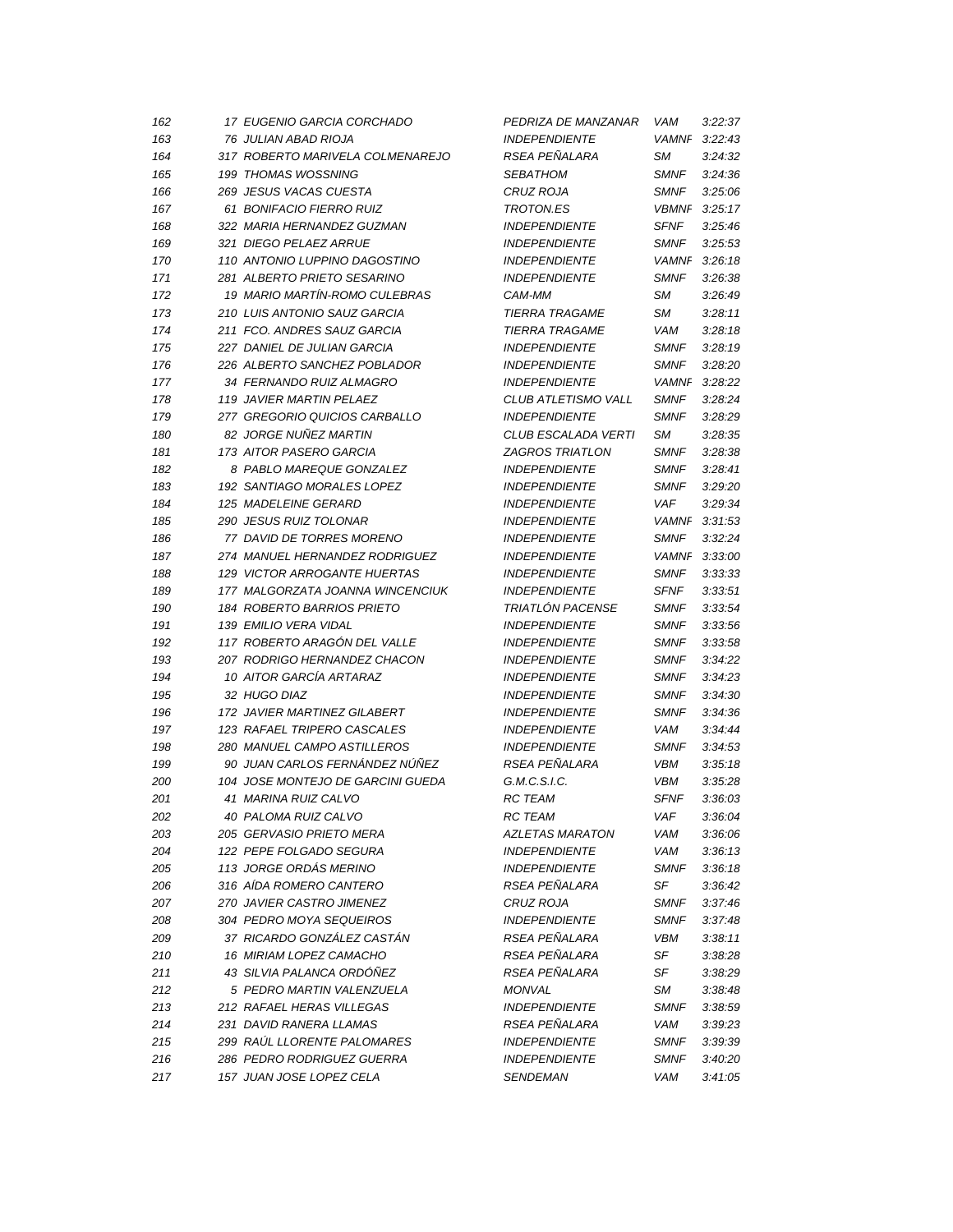| 218        | 49 RAUL NAVARRO RUIZ                                | <b>INDEPENDIENTE</b>                         | SМ                   | 3:42:17            |
|------------|-----------------------------------------------------|----------------------------------------------|----------------------|--------------------|
| 219        | 96 EDUARDO ROYO FERNANDEZ                           | <b>INDEPENDIENTE</b>                         | <b>SMNF</b>          | 3:42:27            |
| 220        | 97 LUIS MOSQUERA DIAZ DE AGUILAR                    | <b>INDEPENDIENTE</b>                         | <b>SMNF</b>          | 3:42:28            |
| 221        | 215 ENRIQUE MAGÁN MOMBLONA                          | <b>INDEPENDIENTE</b>                         | <b>SMNF</b>          | 3:42:31            |
| 222        | 175 ALEJANDRO BENITO JIMENEZ                        | <b>INDEPENDIENTE</b>                         | <b>SMNF</b>          | 3:42:33            |
| 223        | 188 IÑIGO ESTELLÉS MARCOS DE LEÓN                   | <b>INDEPENDIENTE</b>                         | VAM                  | 3:43:19            |
| 224        | 3 MIGUEL MARTINEZ DE LA RIVA SANC                   | <b>ULTRARUN</b>                              | VAM                  | 3:43:40            |
| 225        | 209 JAVIER PEREZ BORREGUERO                         | PARQUE ROZAS                                 | <b>SMNF</b>          | 3:43:52            |
| 226        | 2 CARLOS BARCO CERRO                                | <b>INDEPENDIENTE</b>                         | <b>SMNF</b>          | 3:43:58            |
| 227        | 72 JUAN URIGOEN IRUSTA                              | <b>FILIPIDES</b>                             | <b>SMNF</b>          | 3.45.02            |
| 228        | 83 MANUEL DOMINGUEZ CORCOVADO                       | <b>VERTICAL</b>                              | <b>VAM</b>           | 3:45:14            |
| 229        | 300 SALVADOR CASTILLA ESCRIBANO                     | <b>INDEPENDIENTE</b>                         | <b>SMNF</b>          | 3:46:00            |
| 230        | 158 AGUSTIN GONZALEZ CALERA                         | <b>CORRELINDES DE CEBR</b>                   | <b>VAMNF</b>         | 3.46.13            |
| 231        | 191 CARLOS HERRERA DEL AMO                          | <b>INDEPENDIENTE</b>                         | <b>SMNF</b>          | 3:46:29            |
| 232        | 124 EDUARDO SECO CONTRERAS                          | <b>INDEPENDIENTE</b>                         | <b>SMNF</b>          | 3:47:08            |
| 233        | 105 EDUARDO LOZANO VALVERDE                         | C.A. VILLANUEVA DE L                         | <b>VAMNF</b>         | 3:47:16            |
| 234        | 71 RAMÓN LOPEZ DE LAS RIVAS                         | <b>INDEPENDIENTE</b>                         | <b>SMNF</b>          | 3.47.24            |
| 235        | 121 JORGE SÁNCHEZ MOGOLLÓN                          | <b>COVARRUBIAS</b>                           | <b>SMNF</b>          | 3:47:30            |
| 236        | 51 SERGIO CARABANCHEL SÁNCHEZ                       | CAM-MM                                       | <b>SMNF</b>          | 3:48:31            |
| 237        | 102 TOMÁS BAYÓN GARCÍA                              | C.A. VILLANUEVA DE L                         | <b>VAMNF</b>         | 3:48:33            |
| 238        | 282 ANGEL MORALES MORALES                           | PARQUE TIERNO GALVA                          | <b>SMNF</b>          | 3:48:35            |
| 239        | 278 JOSE LUIS ESCRIBANO FERNANDEZ                   | PARQUE TIERNO GALVA                          | <b>SMNF</b>          | 3:48:39            |
| 240        | 35 OSCAR MONTOUTO GONZÁLEZ                          | ALTRANTRAN                                   | <b>SMNF</b>          | 3:49:25            |
| 241        | 305 FCO. JAVIER MOLINA GRANDE                       | <b>INDEPENDIENTE</b>                         | <b>SMNF</b>          | 3:49:59            |
| 242        | 294 JUAN ANGEL ALONSO CASTEJON                      | TIERRA TRAGAME                               | <b>VBM</b>           | 3:50:41            |
| 243        | 140 DANIEL VÁZQUEZ VILLANUEVA                       | <b>INDEPENDIENTE</b>                         | <b>SMNF</b>          | 3:51:28            |
| 244        | 47 ANGEL LUIS DELGADO JIMÉNEZ                       | <b>INDEPENDIENTE</b>                         | <b>SMNF</b>          | 3:52:22            |
| 245        | 85 JORGE GOMEZ ROLDAN                               | <b>LOS PAQUETES</b>                          | <b>SMNF</b>          | 3:53:16            |
| 246        | 273 SERGIO CABRERA CARRETE                          | <b>PEGASO</b>                                | SМ                   | 3:54:51            |
| 247        | 276 LUIS MIGUEL PEREZ SANCHEZ                       | <b>INDEPENDIENTE</b>                         | <b>VAMNF</b>         | 3:58:17            |
| 248        | 106 FCO. JOSE RODRIGUEZ DIAZ                        |                                              | <b>VAMNF</b>         | 4:00:42            |
|            |                                                     |                                              |                      |                    |
|            |                                                     | <b>INDEPENDIENTE</b>                         |                      |                    |
| 249        | 133 JOSE MANUEL LÓPEZ PÉREZ                         | <b>INDEPENDIENTE</b>                         | <b>SMNF</b>          | 4:01:07            |
| 250        | 134 LENA TIMHAGEN                                   | <b>INDEPENDIENTE</b>                         | <b>VBF</b>           | 4:01:12            |
| 251        | 156 EUFEMIA APARICIO DIAZ-GUERRA                    | <b>INDEPENDIENTE</b>                         | <b>VBF</b>           | 4:01:16            |
| 252        | 234 JOSE DANIEL PAVON ALVAREZ                       | PALOMERAS GYM                                | <b>SMNF</b>          | 4:01:21            |
| 253        | 203 DOMINGO FABIAN CORBACHO                         | PALOMERAS GYM                                | SМ                   | 4:01:22            |
| 254        | 287 VICTOR DIAZ FRUTOS                              | <b>INDEPENDIENTE</b>                         | <b>SMNF</b>          | 4:01:44            |
| 255        | 289 JOSE LUIS RAMOS VOZMEDIANO                      | <b>INDEPENDIENTE</b>                         | <b>SMNF</b>          | 4:01:45            |
| 256        | 263 JUAN CARLOS RAMIREZ FERNANDEZ                   | <b>INDEPENDIENTE</b>                         | <b>SMNF</b>          | 4:01:47            |
| 257        | 308 SUSANA LOPEZ MARTÍNEZ                           | <b>TIERRA TRAGAME</b>                        | <b>SFNF</b>          | 4:02:30            |
| 258        | 264 CARLOS GARCIA DE LA TORRE                       | <b>CORREVEIDILES</b>                         | <b>SMNF</b>          | 4:03:42            |
| 259        | 228 CARLOS GARCIA ROCO                              | <b>INDEPENDIENTE</b>                         | <b>SMNF</b>          | 4:03:56            |
| 260        | 14 JOSÉ MOLINA                                      | <b>INDEPENDIENTE</b>                         | <b>SMNF</b>          | 4:04:01            |
| 261        | 288 CÁNDIDO GARCIA CAMARA                           | <b>INDEPENDIENTE</b>                         | <b>SMNF</b>          | 4:11:40            |
| 262        | 58 MÓNICA CAMACHO FERNANDEZ                         | <b>CULMEN</b>                                | SF                   | 4:12:42            |
| 263        | 59 JUAN CARLOS REDONDO CORDOBA                      | <b>CULMEN</b>                                | VBM                  | 4:12:46            |
| 264        | 230 ADOLFO HERNANDO MARCOS                          | <b>TROTON.ES</b>                             | <b>SMNF</b>          | 4:14:02            |
| 265        | 101 JUAN PAREJO AMANTEGUI                           | DENALI                                       | SМ                   | 4:14:58            |
| 266        | 313 YOLANDA ROMERO SANTA ESCOLASTICA                | <b>RSEA PENALARA</b>                         | SF                   | 4:15:49            |
| 267        | 112 GUILLERMO RODRIGUEZ REALES                      | C.A. VILLANUEVA DE L                         | <b>SMNF</b>          | 4:22:01            |
| 268        | 103 MIGUEL AGUDO CORDOBA                            | C.A. VILLANUEVA DE L                         | <b>SMNF</b>          | 4:22:06            |
| 269        | 253 ANA PRENDES RODRÍGUEZ                           | PEDRIZA DE MANZANAR                          | SF                   | 4:29:05            |
| 270        | 86 JULIA MEMBA GOMEZ                                | <b>INDEPENDIENTE</b>                         | VAF                  | 4:29:37            |
| 271        | 163 CARLOS MUÑOZ GONZALEZ                           | <b>FUERA PISTA</b>                           | <b>SMNF</b>          | 4:29:49            |
| 272<br>273 | 142 ARTURO PEREZ FEITO<br>109 JESUS FERNANDEZ GOMEZ | <b>INDEPENDIENTE</b><br><b>INDEPENDIENTE</b> | <b>SMNF</b><br>VAMNF | 4:29:51<br>4:31:06 |